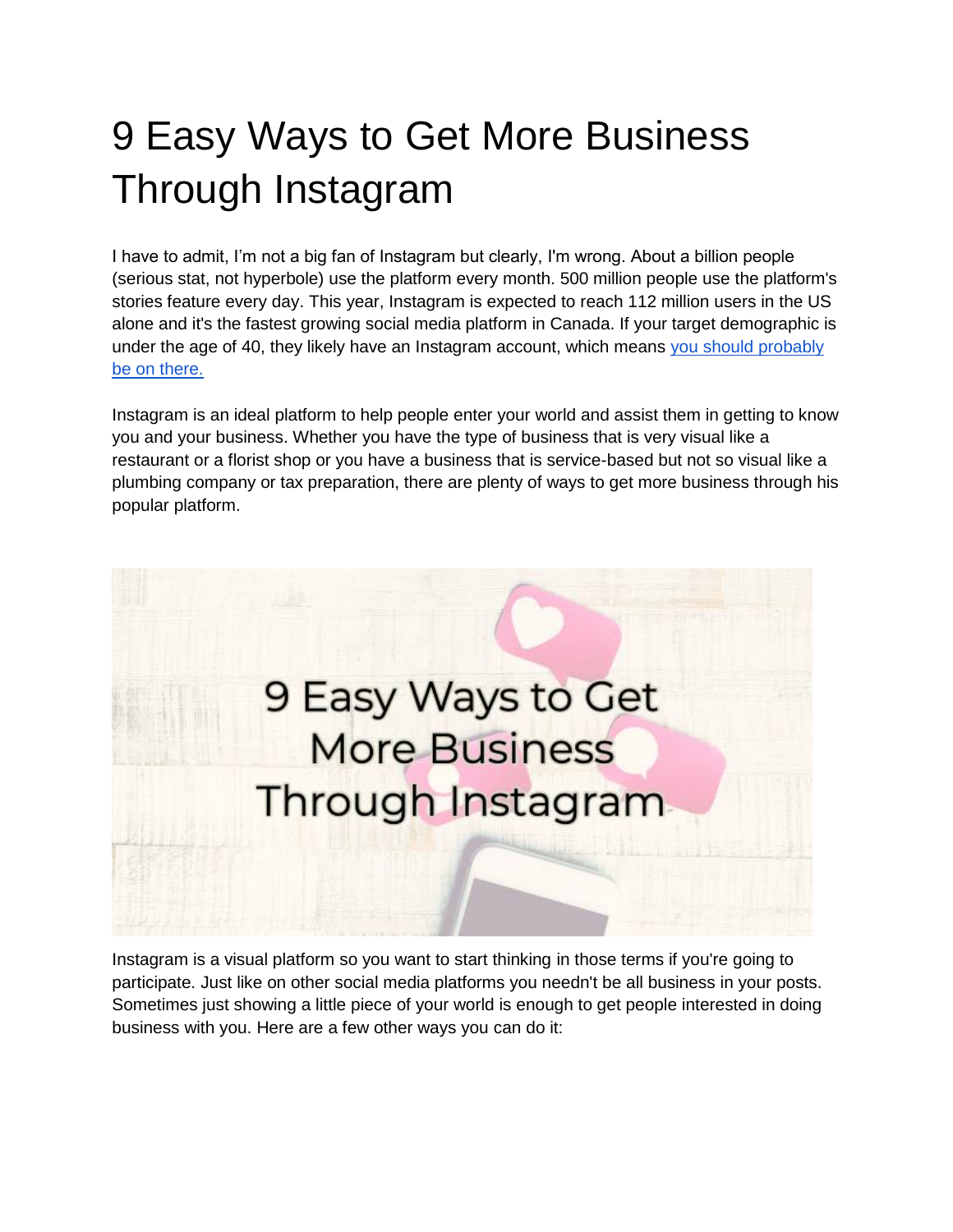## 1. Share Pictures of Your Product or Service

Think of these as visual testimonials. If you have a business that lends itself to showing samples of what you sell great. If not, consider creating image quotes from your customers about your services or share pictures of things you can help with.

## 2. Identify and Follow Instagram Influencers

Find people who may be interested in your product or service and who often share their experiences with their audience. You want to find someone who has a strong following but who isn't quite yet a Megastar. Megastars likely already have sponsors. Get to know the influencer and what they share. Then ask/invite them to sample your services or products. Hopefully, they'll have some nice things to say.

# 3. Create Blog Images with Instagram in Mind

While you can post links in Instagram image descriptions, this is not like Facebook where posting a link will automatically pull in an image. You'll need to upload it. Create an Instagramfriendly image for your blog post complete with article title and share the URL for your post in the description.

Keep in mind if you share your blog posts on Instagram that you want to make the posts appealing to Instagram users. Design the posts to keep the reader skimming down the page. Use lots of headers and bullet points. Most Instagram users don't want to read long novels. They're visual people. Keep that in mind when trying to move traffic from Instagram to your website.

## 4. Use Hashtags

[Hashtags](https://blog.hootsuite.com/instagram-hashtags/) are how people find things on social media and Instagram is one of those platforms that uses a lot of them. In fact, the magic engagement number seems to be around 11 per post, although you can include up to 30 on a post and 10 on a story. So make sure you not only use your own hashtags but other hashtags that might help someone find your content. Look at other posts so you can see what people use. Hashtags are a good way to get new eyes on your content.

# 5. Follow Others and Comment

Unless you have a private account, Instagram posted images are visible to everyone. So take the time to follow some accounts that may have a similar audience to what you want to attract. Comment on their shares and you may get some new followers of your own.